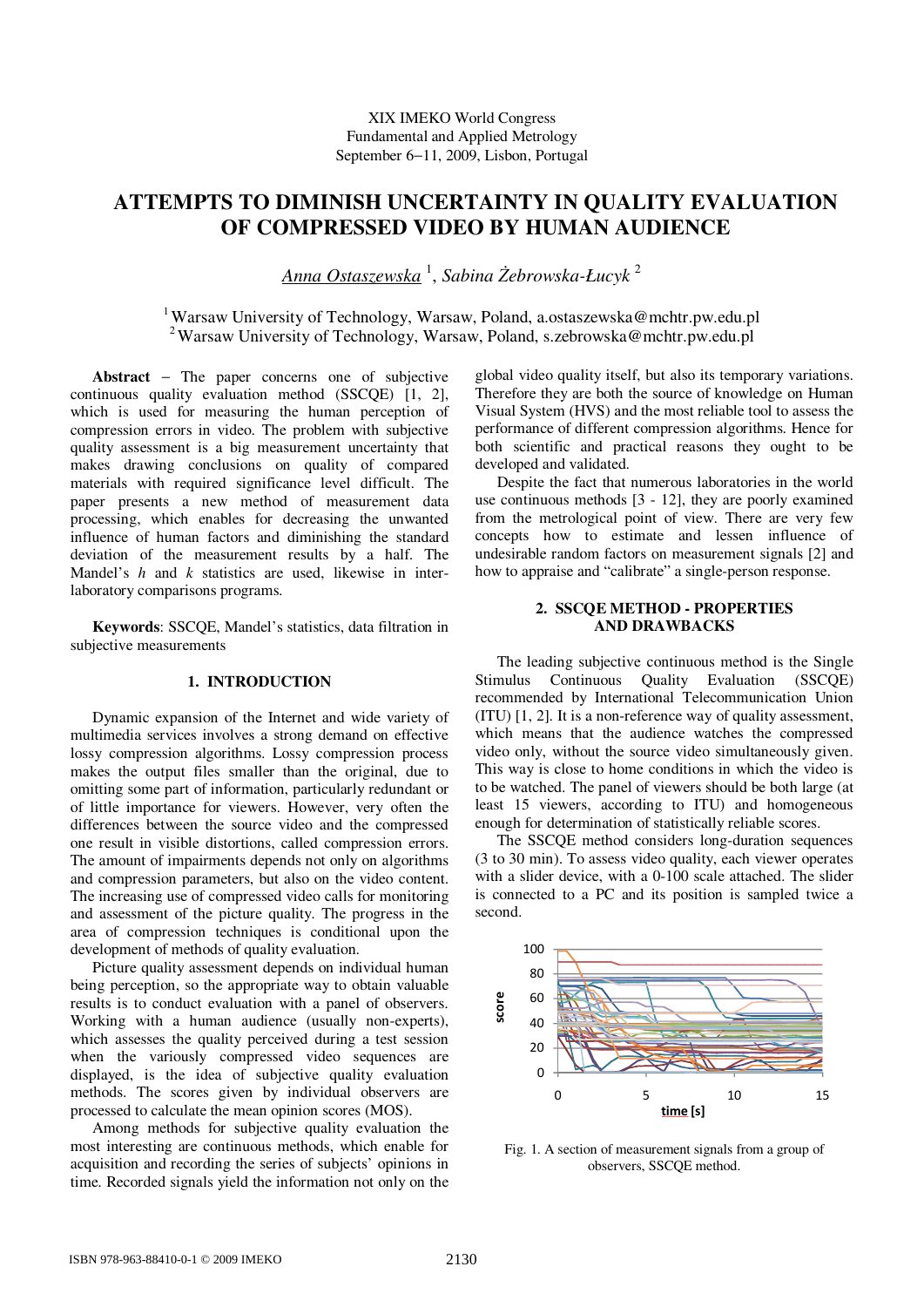Although all viewers watch the same test material, there are many disparities between their individual plots of scores given in time (Fig. 1). This to some degree is caused by the natural differences in individual characteristics of viewers: their visual perception and the ability to observe, sensitivity and tolerance to compression artifacts, their requirements and expectations, psychomotor skills like time of reaction and the interpretation of the semantic scale used [12, 13, 14, 15]. There are also various other phenomena that influence the individual shape of the score signal [4, 16]: unsymmetrical tracking, recency effect, memory limitations, negative peak effect, drift and many other, still waiting for discovery.



Fig. 2. A mean opinion score and two standard deviation intervals, SSCQE, 45 observers.

By the reason of strong differences between individual signals, confidence interval for mean opinion scores is very large (Fig. 2). This makes comparison of the quality of different parts of material difficult or even impossible. Therefore ITU-T recommends transforming original data to cumulative probability curves (Fig. 3).



Fig. 3. Histogram of probability of the occurrence of quality level.

Unfortunately, such plots don't show temporal variability of scores given by the audience nor the confidence intervals. They are useful for comparison of different coders, but the whole information on HVS, necessary for enhancement of algorithms is lost.

There are two ways to reduce confidence interval for means. The first is to increase the number of observers but it is cost and time consuming. The better way is to detect and remove outliers. Recommendation [2] suggests critical approach to collected measurement data and it introduces a method for discarding incoherent data. However a number of experiments conducted by authors in Warsaw University of Technology revealed that the proposed method is not efficacious. In many cases it does not enable to exclude even obviously odd signals (e.g. completely incoherent with average signal).

Therefore we made an attempt to work out a new method of data processing that would diminish uncertainty intervals and thus would make subjective quality evaluation results more informative.

## **3. STATISTICAL FILTRATION OF MEASUREMENT SIGNALS**

#### *3.1. Assumptions*

The raw data collected with the continuous method seems to be chaotic and it's rather impossible to explain fully the individual reaction to the material watched. The reasons for large standard deviations for mean values (apart from those which is impossible to take control of) are the following:

- a)Some observers have an extremely weak ability of detecting and fast assessing the level of video didtortions.
- b)Mean of scores and the range of scale used are individual for each observer and vary between subjects.
- c)The dynamic of reaction to temporal variations of quality in time is an individual feature of each observer.
- d)During a long test session, some periods with lower attention may occur, even in the case of attentive observers.

It was assumed that the new improved method of data processing should discard all signals which come from unreliable observers (a) and then lessen the influence of the next two phenomena (b, c), which are evidently natural and to discard the scores caused by the temporary lack of attention (d). Therefore it is rational to remove the whole measurement signals given by unreliable viewers and just small parts of accidentally distorted others signals.

Additionally the method should screen observers for their stability in assessing the quality: their scores should be coherent i.e. close in case of replicated evaluation of the same material. Thus it is necessary to modify slightly the measurement method itself: each observer assesses all video sequences twice. This enables for defining two kinds of data inconsistency: *inter* – the lack of consistency with the scores given by the same observer for the same test sequence and *intra* – the lack of consistency of scores given by the observer with the mean of scores given by the audience.

#### *3.2. SSCQE experiment*

For the purpose of collecting source data, needed to work out new filtration method, four 15-seconds sequences (Fig. 4) were coded in MPEG-2 with 10 levels of bitrate: from 2 to 5 Mbps, which is a typical range for this standard. The duration of test material was 10 minutes long and each observer (after a trial session) assessed the whole material twice. 45 male subjects, aged from 20 to 25, took part in the experiment.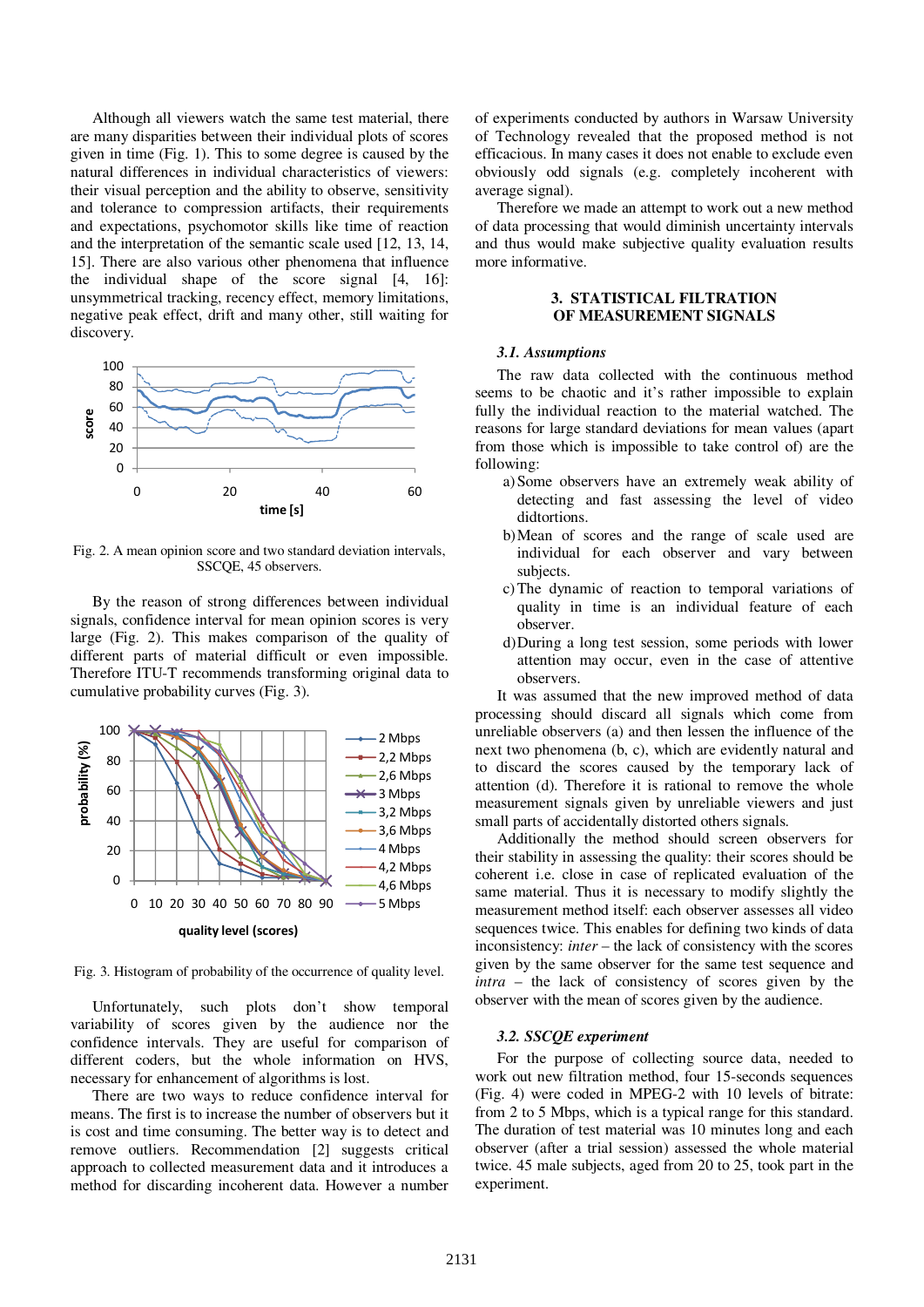

Fig. 4. The screenshots of test sequences: 'bbc3', 'mobl', 'cact', 'susi'.



Fig. 5. The temporal layout of test material.

To be in accordance with ITU [2], the recommended filtration method was used, but as the result, no signal was qualified for rejection.

#### *3.3. New filtration method*

The new method applied for data filtration includes a series of operations that reduce the differences in the time of observers' reaction, provides signal normalization and enables for objective rejection of parts of the signals or the whole of those, which are inter- or intra-inconsistent.

Due to the evident influence of the sequence content on the mean level of scores, each of four 15-seconds sequences were processed separately.



Fig. 6. Scores given in time by 10 observers for one 15-seconds sequence – first 5 seconds of voting is strongly influenced by the previous sequence.

In order to lessen the influence of dynamic of individual signals, the data filtration was based on the averages of scores calculated for each observer for a time of 10 s. The first 5 seconds of 15-seconds sequence were omitted, taking into account that viewers need approximately 5 seconds to

adjust scores to new conditions (Fig. 6). From sets of individual observer's scores, there were values of averaged scores computed, separately for each sequence, each bitrate and replication:

$$
\overline{y}_{ijl.a} = \frac{1}{T - t} \sum_{t=t'}^{T} y_{ijlta}
$$
 (1)

where:

- $i$  subscript for observer;  $i = 1, \ldots, p$
- $j$  subscript for level of coding;  $j = 1, \ldots, 10$
- *l* subscript for replicate;  $l = 1, ..., n$  ( $n = 2$ )
- *t* subscript for sample,
- *a* subscript for sequence,
- *T* number of all samples for the whole sequence,
- *t'* number of samples removed from the beginning
	- of each sequence to reduce the recency effect.

The first aim of filtration was to extract and to reject the signals from the subjects, which were giving unreliable scores for most of the time of the experiment. The Spearman rank correlation between each individual average  $\bar{y}_{ij,a}$  (2) and mean opinion scores  $\overline{y}_{j,a}$  of *p* observers (3) was calculated for the whole range of bitrate.

$$
\overline{y}_{ij..a} = \frac{1}{n} \sum_{l=1}^{n} \overline{y}_{ijl.a}
$$
 (2)

$$
MOS = \bar{y}_{.j.a} = \frac{1}{p} \sum_{i=1}^{p} \bar{y}_{ij.a}
$$
 (3)

Signals with weak correlation (less than  $0.5$ ;  $\alpha = 0.05$ ) were discarded (17%). This operation enabled for rejecting data from observers who voted randomly (Fig. 7, observer a) or didn't respond to changes of quality (Fig. 7 observer b).



Fig. 7. MOS and two individual averages of scores vs. bitrate.

As mentioned before, mean of scores and the range of scale used vary between observers. Scores from individual observers can be considered as measurement data obtained using instruments with different range and sensitivity (Fig. 8 a). To make particular scores comparable, data normalization was performed (Fig. 8 b).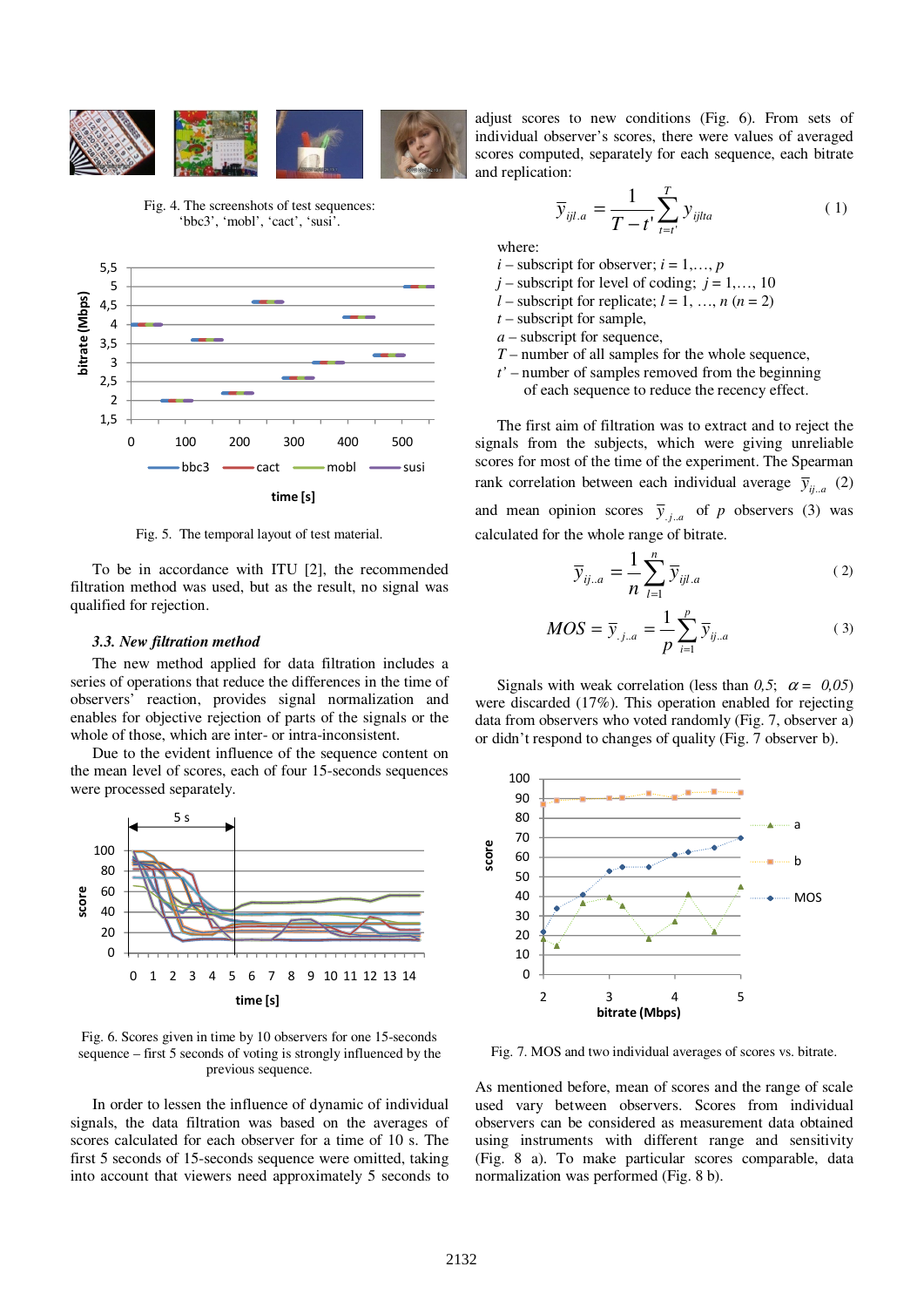

Fig. 8. Two individual average scores vs. bitrate: a) raw data, b) data normalized.

In the next step of data analysis, each level of bitrate was examined separately. The criteria of preserving or rejecting data were based on the differences between:

- scores given by the same observer in replicated assessment of the same sequence – to examine interconsistency;
- scores given by the observer and the mean opinion scores – to examine intra-consistency.

In order to verify inter-consistency for each *a-th* sequence, *ith* observer and *j-th* level of bitrate, the Mandel's *k* statistic was computed [17] according to fallowing expression:

$$
k_{ija} = \frac{s_{ija}}{s_{rja}} \tag{4}
$$

where

 $S_{ija}$  - cell standard deviation for *i-th* observer

and the *j-th* coding level of *a-th* sequence (5)

 $S<sub>ria</sub>$  - repeatability standard deviation (6).

$$
s_{ija} = \sqrt{\frac{\sum_{l=1}^{n} (\overline{y}_{ijl.a} - \overline{y}_{ij.a})^2}{n-1}}
$$
 (5)

$$
S_{rja} = \sqrt{\frac{\sum_{i=1}^{p} S_{ija}^{2}}{p}}
$$
 (6)

The critical values of *k*-statistic can be expressed by the following equation:

$$
k_c = \sqrt{\frac{pF\{\alpha, f_1, f_2\}}{F\{\alpha, f_1, f_2\} + (p-1)}}
$$
(7)

$$
f_1 = n - 1
$$
  $f_2 = (n - 1)(p - 1)$ 

where:  $\alpha$  – significance level ( $\alpha$  = 0,05 was assumed)

 $F\{\}$  – the inverse of the *F*-distribution with

the degrees of freedom  $f_1$  and  $f_2$ 

If *kija* value obtained from experiments exceeded critical value  $k_c$ , the scores given by the *i-th* observer for the *j-th* level of *a-th* sequence coding were rejected.

To examine intra-consistency, Mandel's *h* statistic [17] was used. For each *i-th* observer on each *j-th* level of the *ath* sequence coding, *hija* value was computed as follows:

$$
h_{ija} = \frac{\overline{y}_{ij.a} - \overline{y}_{.j.a}}{s_{mja}} \tag{8}
$$

$$
S_{mja} = \sqrt{\frac{\sum_{i=1}^{p} (\bar{y}_{ij..a} - \bar{y}_{.j..a})^2}{p}}
$$
 (9)

The critical values of *h*-statistic are expressed by the equation (10):

$$
h_c = (p-1)t\{\alpha, f\}\sqrt{p(t^2\{\alpha, f\} + p - 2)}
$$
(10)

where  $f = p-2$ 

where

*t*{} – is the inverse of the two-tailed *t*-distribution with the degree of freedom  $f = (p - 2)$ 

If  $|h_{ija}|$  exceeded the critical  $h_c$  the scores given by the *ith* observer for the *j-th* coding level of *a-th* sequence were rejected.

Mandel's statistics give more detailed evidence, while they can be computed separately for the individual trueness and precision of one observer compared to the results of all panel of subjects.



Fig. 9. MOS and standard deviation intervals vs. bitrate, before data processing; sequence 'mobl'; 45 observers.